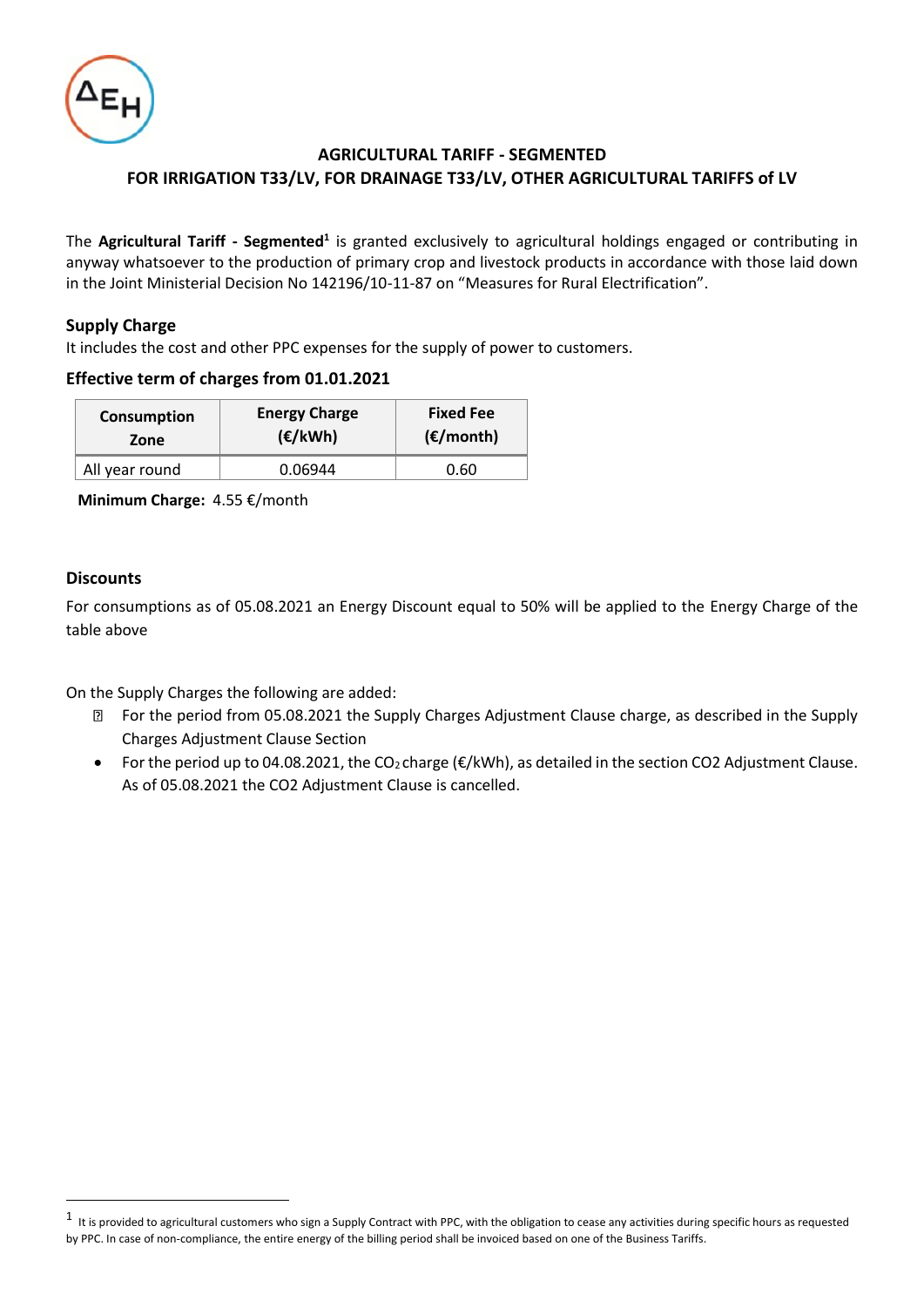# **Supply Charges Adjustment Clause (05.08.2021 onwards)**

The unitary Adjustment Charge in €/kWh for the month t is calculated based on the variables below:

- **Y**=  $\alpha^*$ **x**+ $\beta$ , where
	- o x equals the arithmetic average of the Market Clearing Price of the Day Ahead Market of the previous month (t-1), published on the website of the Hellenic Energy Exchange [\(https://www.enexgroup.gr/el/markets-publications-el-day-ahead-market\)](https://www.enexgroup.gr/el/markets-publications-el-day-ahead-market)
	- o α: Incremental Factor, equal to 1,15
	- o β: Incremental Factor, equal to 0,0115 €/kWh
- L\_u: Upper reference limit, equal to 0,050
- L\_d: Lower reference limit, equal to 0,040

And equals to:

- A charge equal to Υ L\_u, when Y > L\_u
- A credit equals to Υ L\_d, when Υ < L\_d
- No charge when L d ≤ Y≤L u

# **CO<sup>2</sup> Adjustment Clause (up to 04.08.2021)**

The CO<sub>2</sub> Adjustment Clause for LV is activated when the following price,  $T_{\rm CO2}$ n, (including the relative losses) exceeds the threshold of 0.01568  $\epsilon$ /kWh. In this case a unit rate equal to (T<sub>co2</sub>n – 0.01568)  $\epsilon$ /kWh applies to customers. In all other cases, the  $CO<sub>2</sub>$  Adjustment Clause is not activated.

## **Method for calculating the unit rate for CO<sup>2</sup> Emissions Cost**

The CO<sub>2</sub> unit rate is calculated based on the formula below:

$$
T_{CO2}n = \frac{P(n-1)*Q(n-1)}{E(n-1)}
$$

## **Where:**

- **n:** the month of electricity consumption
- **■ T**<sub>co2</sub>**n**: Unit rate for CO<sub>2</sub> emissions for electricity consumption of the month n (€/kWh)
- **P (n-1):** Average closing prices of EUA Futures, as these are formed in the ICE Exchange (ICE: [https://www.theice.com/marketdata/reports\)](https://www.theice.com/marketdata/reports) with December maturity month of the financial year (€/tn) during the month preceding the consumption.
- **Q** (n-1): Monthly data (provisional) for the total CO<sub>2</sub> emissions of PPC S.A. Power Plants in the Interconnected System, during the month preceding the consumption.
- **E (n-1):** Monthly outturn of netted energy of PPC S.A. in the Interconnected System during the month preceding the consumption.